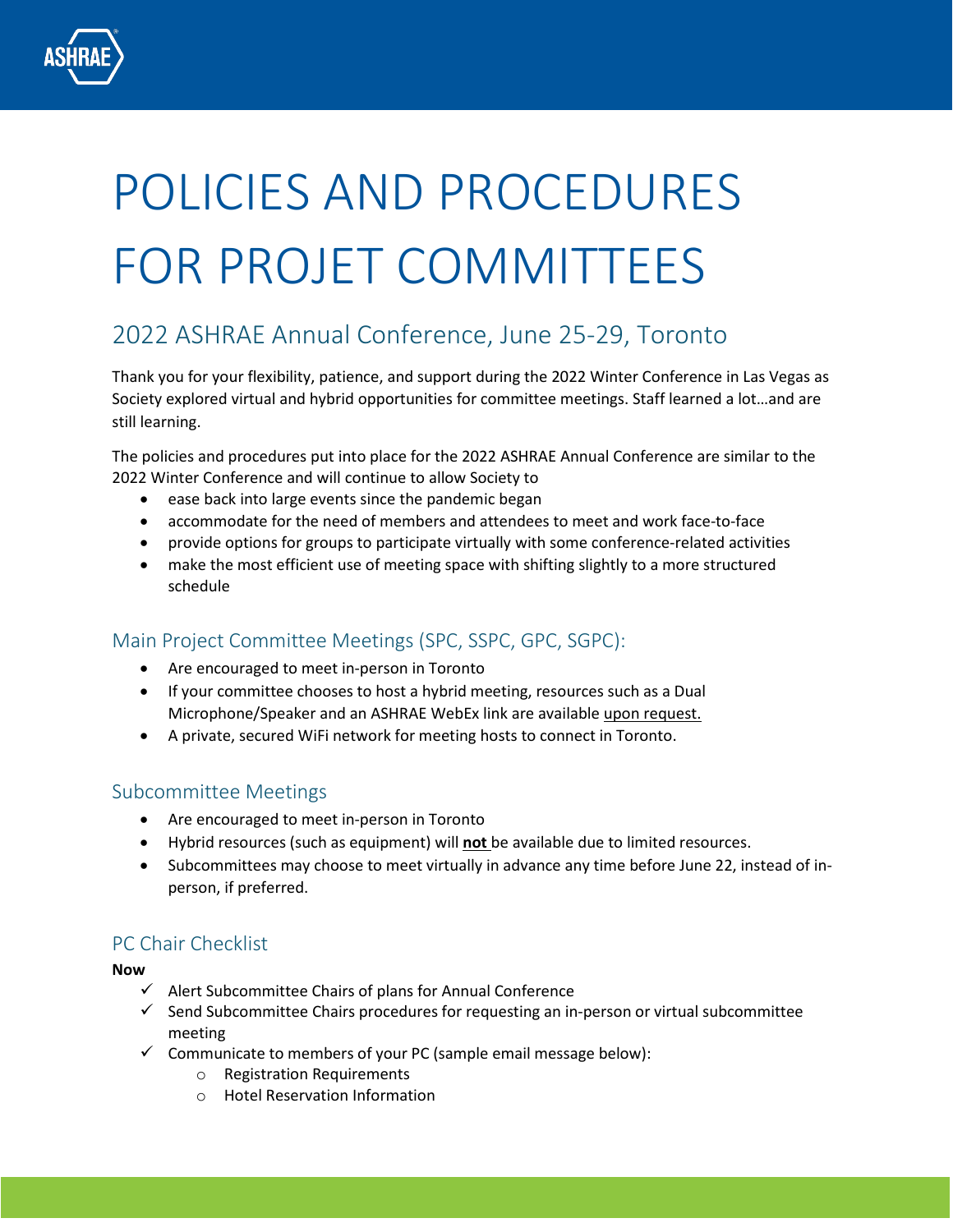

- $\checkmark$  Consider polling committee members about their plans to attend in-person or virtually
- Meeting Request system **is now open** and closes on **Friday, April 15.**

#### **By April 15**

- $\checkmark$  Submit Meeting Request for Main SPC, SSPC, GPC, SGPC Meeting (per instructions below)
- $\checkmark$  Submit or Remind Subcommittee Chairs to submit Request for subcommittee meetings (per instructions below)

#### **What to Expect**

- **Mid-Late March:** Registration Opens, Hotel Reservation Link Shared
- **Early May:** Meeting schedule posted on ashrae.org/2022annual
- **Week Before Virtual/Hybrid Committee Meeting:** Information from ASHRAE staff with WebEx meeting link, login and hosting instructions (if applicable)
- **Week Before In-Person Conference**: Instructions from ASHRAE staff on how to access private, secure internet network for Chairs to host meetings with remote participants.

### Meeting Requests

# **Meeting Requests:** <https://www.ailogistics.com/ashrae>

**Deadline:** April 15

- A meeting request must be submitted for **any** meeting that needs to be included in the Conference schedule.
- Talk to your committee members before you submit a request to discuss the meeting format (in-person, hybrid or virtual). You will be able to indicate on the request form which format you are planning.
- All requests must be submitted by **April 15.**
- Should be scheduled in a pre-determined 2-hour or 4-hour blocks if possible:

|          | 2 Hour Slots                                          | 4 Hour Slots                       |
|----------|-------------------------------------------------------|------------------------------------|
| Friday   | $1:00 - 3:00$ pm, $3:30 - 5:30$ pm                    | $8:00$ am-12:00 pm, 1:00 - 5:00 pm |
| Saturday | $8:00$ am- 10:00 am, 10:30 - 12:30 pm, 1:00 - 3:00 pm | 8:00 am-12:00 pm                   |
| Sunday   | $3:30 - 5:30$ pm, 6:00 - 8:00 pm                      | $1:00 - 5:00$ pm                   |
| Monday   | $2:30-4:30$ pm, 5:00 - 7:00 pm, 7:30 - 9:00 pm        | $2:30-6:30$ pm                     |
| Tuesday  | $1:00-3:00$ pm, 3:30-5:30 pm                          | $1:00-5:00$ pm                     |
|          | Wednesday $1:00-3:00$ pm                              | $1:00-5:00$ pm                     |

- You will be able to indicate the following anticipated attendance and will assigned a meeting room based on that information:
	- o Expected in-person committee members (seated around the tables)
	- o Expected in-person guests (perimeter seating)
	- o Expected number of members joining virtually (if applicable)
- On the details page, you will be able to request any of the following:
	- o Screen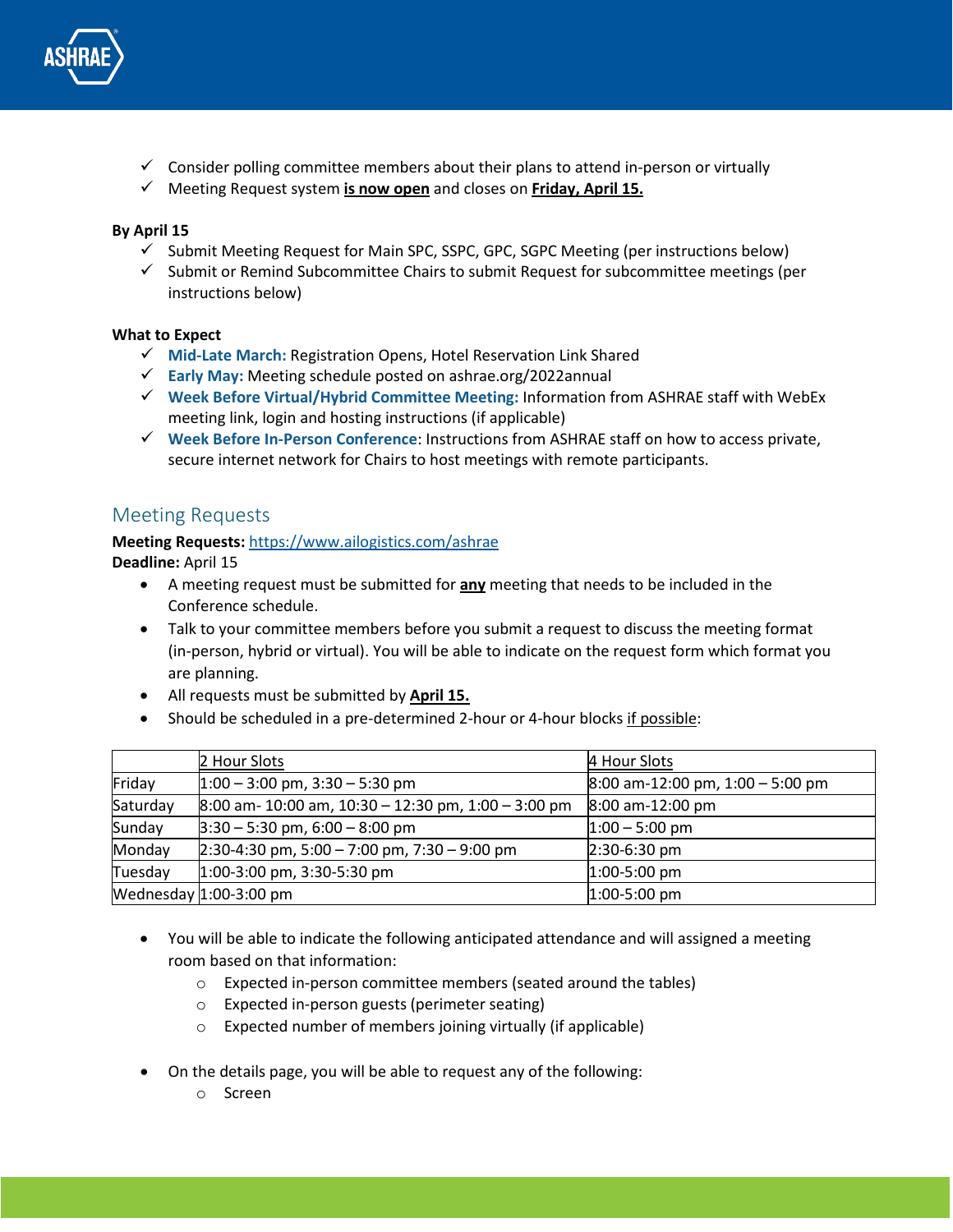

- o Power Strips
- o Dual USB Plug-In Microphone/Speaker
- o Projectors will **not** be available.
- If you plan to have a hybrid or virtual meeting, you may choose one of the following options:
	- $\circ$  Select "I will use my own virtual meeting platform for this meeting" if you plan to use your own platform. In the notes section, add the meeting link and access information to link to conference schedule.
	- $\circ$  Select "WebEx Link provided by ASHRAE" if you would like ASHRAE to set up your virtual meeting. Hosts will be sent specific login instructions the week before the meeting and how to start and host the meeting.
- **NEW!** After the deadline to submit a new request has passed (April 15), you can still submit a change request through the meeting request system until **May 3.**

# **Sample Email to PC Members**

TO: Committee Members FROM: Committee Chair DATE: NOW! SUBJECT: 2022 ASHRAE Annual Conference in Toronto: Updates and What To Expect

Committee Members,

Thank you for your continued dedication to **Committee Name**. As you know, ASHRAE is currently planning to host the 2022 ASHRAE Annual Conference in Toronto, June 25-29. I would like to bring to your attention some important updates related to the conference since the start of the pandemic:

- The Conference will be held in-person at Sheraton Centre Toronto and Hilton Toronto in downtown Toronto, but some aspects will be made available virtually.
- Registration is open! The Technical Program consists of 80+ technical sessions and downloadable conference papers. In-Person and Virtual rates are available. Both registration types come with 1 year access to recordings of all the technical sessions, conference papers, quizzes and PDH certificates. [Learn more.](http://www.ashrae.org/2022annual)
- All in-person attendees must be registered to attend the conference in Toronto. If you plan on attending committee meetings only you may register with the code **TOR22TCPC** as "Committee Meeting Only" for free. A donation of \$25 is encouraged to help covered the cost of hybrid capabilities.
- A link to make a reservation at the ASHRAE block at the Sheraton and Hilton will be sent from [meetings@ashrae.org](mailto:meetings@ashrae.org) in mid-late March.

[Include any information here related to plans for your specific PC and/or subcommittee meetings]